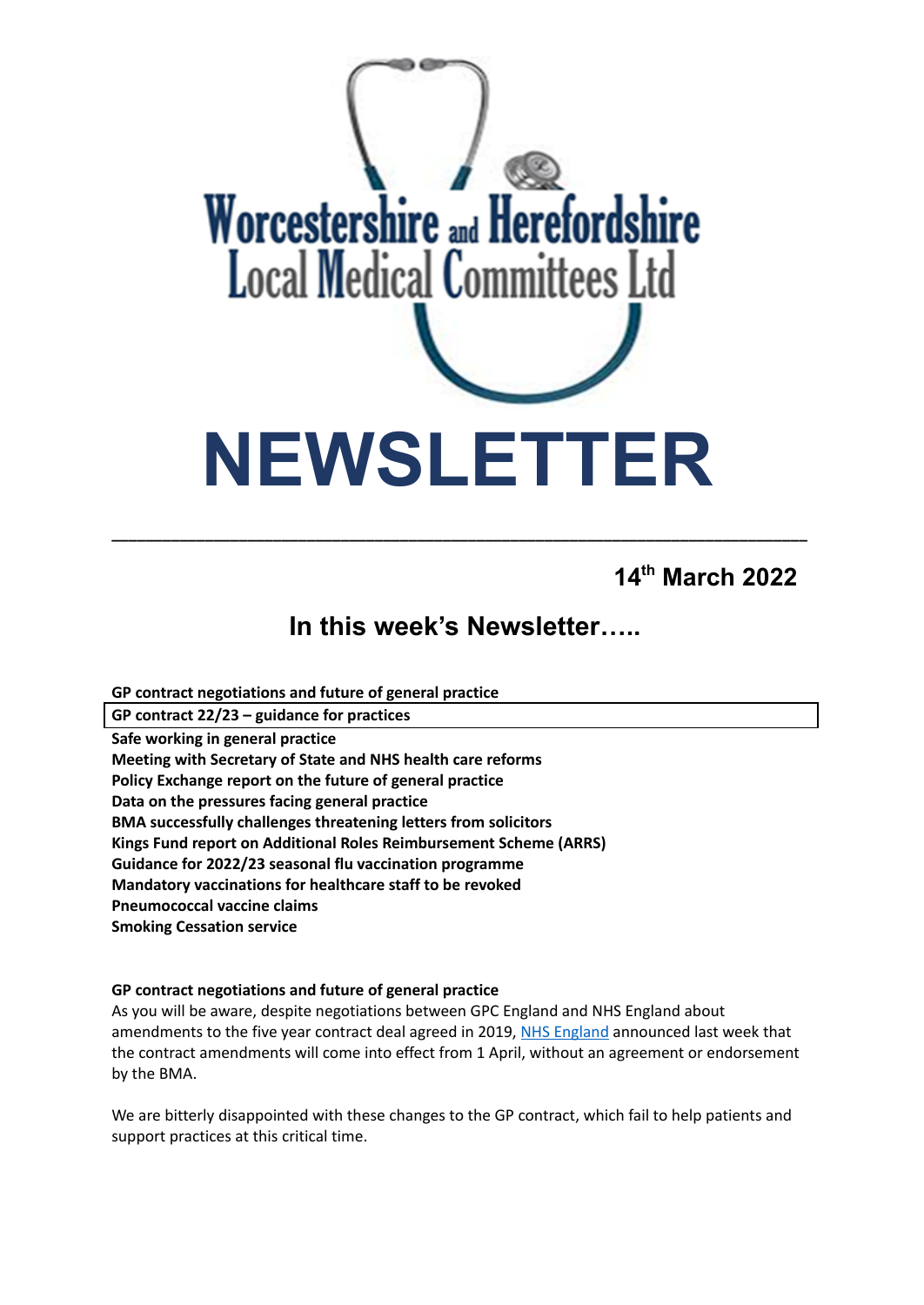The negotiations reached a stalemate in mid-February when it became clear that NHS England would not be offering an update that would impact meaningfully on patient care, nor provide the support desperately required for general practice as it faces unprecedented pressures and pandemic recovery, despite GPC England suggesting a number of solutions to address some of these pressures, enabling practices to support patients.

Read the full BMA statement [here](https://www.bma.org.uk/bma-media-centre/bma-bitterly-disappointed-at-gp-contract-changes-for-england-announced-with-no-agreement) and the response to [misleading](https://www.bma.org.uk/bma-media-centre/bma-gpc-responds-to-misleading-comments-about-its-involvement-in-the-22-23-gp-contract) comments about our involvement in the contract changes.

# **GP contract 22/23 – guidance for practices**

Read the BMA [guidance](https://www.bma.org.uk/pay-and-contracts/contracts/gp-contract/gp-contract-changes-england-202223) about the contract changes to support practices in their decision making and next steps.

## **Safe working in general practice**

General practice is in crisis, with increasing patient need and demand, coupled with a shrinking and exhausted workforce, as well as a vast backlog of care following from the COVID-19 pandemic, exerting greater pressure on a system already at breaking point.

As a result of these challenges, GPCE has published a safe [working](https://www.bma.org.uk/advice-and-support/gp-practices/managing-workload/safe-working-in-general-practice) guide to enable practices to prioritise safe patient care, within the present bounds of the GMS contract. Present resource in general practice is finite, though we must continue to deliver high quality, safe care to our patients. As a result of resource decisions by practices, it may be the case that some patients will regrettably wait longer to access GP care for their non-urgent problems, or are directed to another more appropriate provider.

#### **Meeting with Secretary of State and NHS health care reforms**

This week Dr Farah Jameel, GPC England Chair, attended a meeting with Sajid Javid MP, Secretary of State for Health and Social Care, alongside BMA Chair of Council, Dr Chaand Nagpaul. The meeting was an opportunity for the Secretary of State to outline the key themes from his 'Road to [Recovery](https://www.gov.uk/government/speeches/health-and-social-care-secretary-speech-on-health-reform) [Speech',](https://www.gov.uk/government/speeches/health-and-social-care-secretary-speech-on-health-reform) which he delivered the following day. The BMA response to that speech can be [viewed](https://www.bma.org.uk/bma-media-centre/nhs-recovery-plan-will-prove-impossible-if-chronic-workforce-crisis-isn-t-addressed-says-bma) here.

The meeting was also an opportunity to raise the case for general practice. In particular they outlined the continued and growing pressures facing the general practice workforce, and also reflected on the mood of the profession in response to the contract announcement from NHSE/I – outlining what further [measures](https://www.bma.org.uk/bma-media-centre/bma-bitterly-disappointed-at-gp-contract-changes-for-england-announced-with-no-agreement) we have been calling for.

#### **Policy Exchange report on the future of general practice**

The recent Policy [Exchange](https://policyexchange.org.uk/publication/at-your-service/) report of future of general practice, supported by the Secretary of State, recognises the importance of what GPs and their teams do for their communities, and understands that there are some deep-seated problems that need to be urgently addressed, and begins to articulate some ways to make general practice services sustainable for the future. The BMA will be providing a more detailed critique of this report in the coming weeks. Read the BMA [statement](https://www.bma.org.uk/bma-media-centre/we-can-t-begin-to-build-a-better-general-practice-if-we-don-t-learn-from-what-s-come-before-says-bma) in [response.](https://www.bma.org.uk/bma-media-centre/we-can-t-begin-to-build-a-better-general-practice-if-we-don-t-learn-from-what-s-come-before-says-bma)

#### **Data on the pressures facing general practice**

Pressures on general practice such as workforce shortages are still as severe as ever, and is evident in the latest data from NHS Digital for the GP [workforce](https://digital.nhs.uk/data-and-information/publications/statistical/general-and-personal-medical-services/31-january-2022) in January which shows that there is now the equivalent of 1,608 fewer fully qualified full time GPs than in 2015. This is in addition to the average number of patients each GP is responsible for having increased by around 300 since 2015.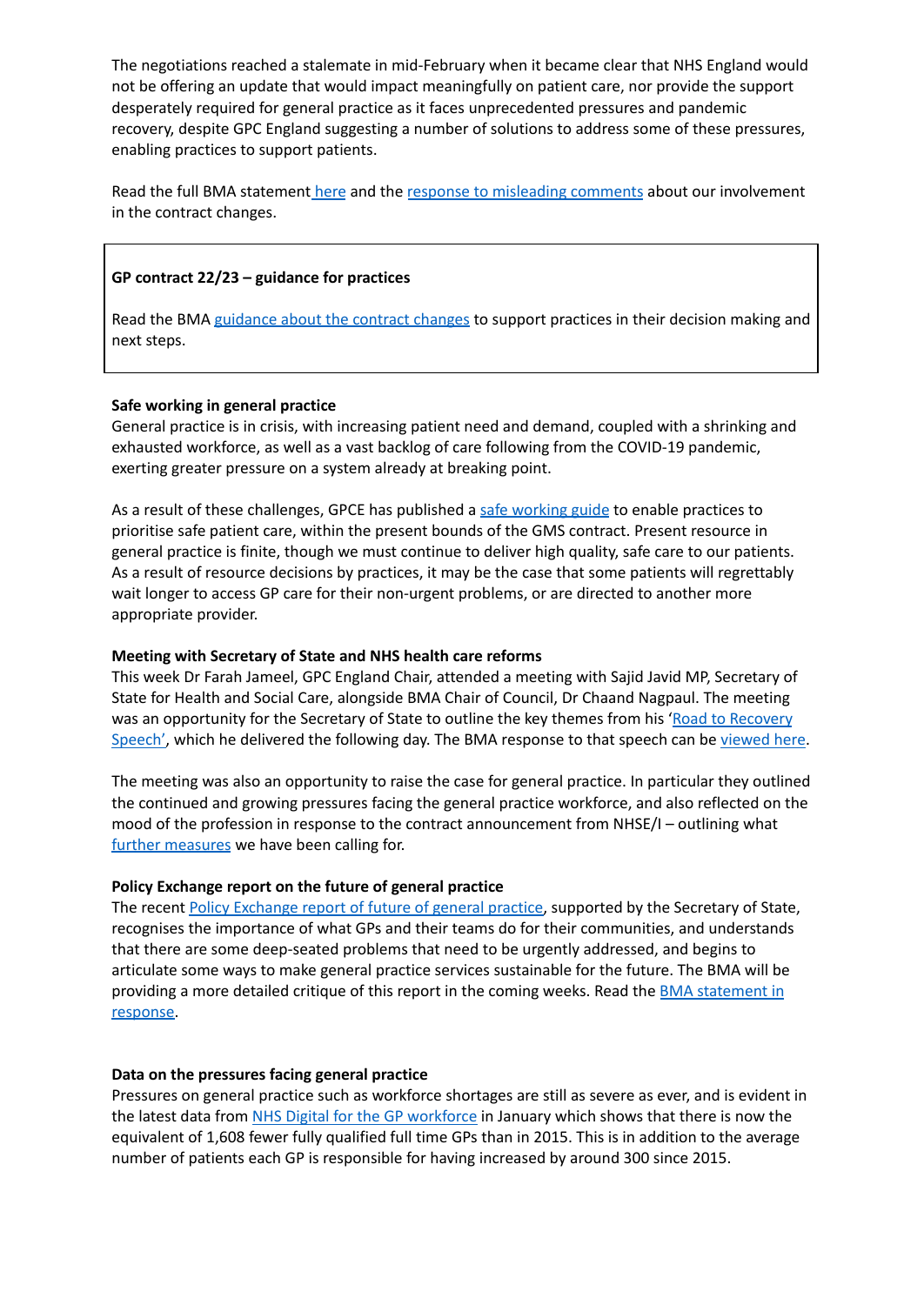The Institute for Government has produced a [performance](https://www.instituteforgovernment.org.uk/publication/performance-tracker-2021/general-practice) tracker for general practice for 2021, which draws together data from various sources on the state of general practice and the challenges facing it in the context of the pandemic. It also addresses some of the challenges to recovery and provides estimates for projected demand, concluding that the largest concern for general practice is the need to increase staff numbers.

The Health Foundation's webpage on [understanding](https://www.health.org.uk/news-and-comment/charts-and-infographics/understanding-activity-in-general-practice-what-can-the-data-tell-us) activity in general practice has more up to date figures and in particular provides detailed explanations of the scope, quality and detail of GP appointments data, to show what appointment data can or can't tell us.

The BMA's own webpage on [pressures](https://www.bma.org.uk/advice-and-support/nhs-delivery-and-workforce/pressures/pressures-in-general-practice-data-analysis) in general practice data analysis includes key figures on workforce and appointments that are updated each month, alongside what the BMA has been calling for, for general practice.

## **BMA successfully challenges threatening letters from solicitors**

A number of solicitors have been threatening doctors with legal action if the doctor does not provide COVID-19 exemption for the solicitor's clients. The BMA's Medico Legal Committee (MLC) has written to the Solicitor's Regulation Authority (SRA) and has been assured that solicitors should not be "writing in offensive, threatening or intimidatory ways. And we also do not expect solicitors to pursue matters which they know have no legal merit."

If doctors receive intimidating letters, please advise your Medical Defence Organisation (MDO) and share a copy with us at [info.gpc@bma.org.uk](mailto:info.gpc@bma.org.uk) so that the MLC may pursue further via the SRA.

Furthermore the GPC and the MLC have met with the COVID-19 Exemptions Team at the Department of Health and Social Care (DHSC). We understand that further guidance on COVID-19 exemptions will be published and this will clarify the role of doctors in providing exemption certificates, make it clear what conditions do and do not warrant an exemption, and reiterate that there is no appeal. We have asked for departmental support that any legal action is against the policy, and thus the DHSC, and not the GP/surgery. Both committees hope to see a swift and satisfactory conclusion to this matter.

## **Kings Fund report on Additional Roles Reimbursement Scheme (ARRS)**

The King's Fund has published a major [report](https://protect-eu.mimecast.com/s/4cOUC0LKKHGPqEYhweEXG?domain=kingsfund.org.uk) on the ARRS, which focuses on four roles - social prescribing link workers; first contact physiotherapists; paramedics and pharmacists — to examine the issues related to the implementation of these roles, looking at the experiences of working in these roles and of the people managing them.

The report found a lack of shared understanding about the purpose or potential contribution of the roles, combined with an overall ambiguity about what multidisciplinary working would mean for GPs. It also found that successful implementation of the scheme requires extensive cultural, organisational and leadership development skills that are not easily accessible to PCNs.

## **Guidance for 2022/23 seasonal flu vaccination programme**

NHS England has published guidance on the [recommended](https://www.england.nhs.uk/wp-content/uploads/2019/12/B1395-reimbursable-vaccines-and-eligible-cohorts-22-23-flu-vaccination-programme-guidance-march-2022.pdf) vaccines and eligible cohorts for the 2022/23 seasonal flu vaccination [programme.](https://www.england.nhs.uk/wp-content/uploads/2019/12/B1395-reimbursable-vaccines-and-eligible-cohorts-22-23-flu-vaccination-programme-guidance-march-2022.pdf)

The guidance highlights that in 2022/23, the NHS flu vaccination programme will only be offered to patient groups eligible in line with pre-pandemic recommendations. This means that 50-64 year olds, and frontline health and social care workers will not be included in the national programme for the coming year. Practices will therefore need to revert to their previous occupational health arrangements for the vaccination of practice staff.